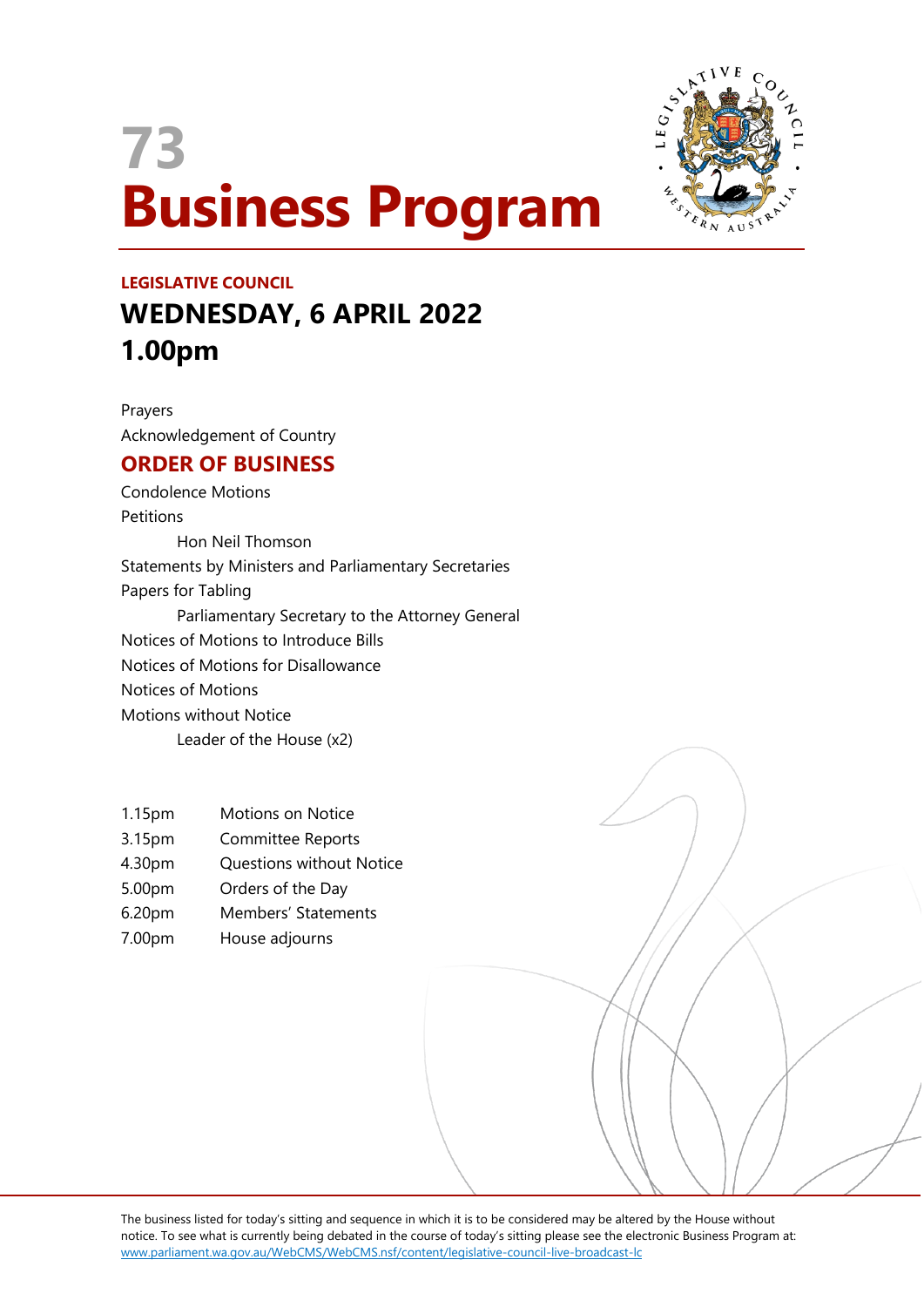#### **MOTIONS ON NOTICE**

#### **10. Investment in Early Years** *(Notice given 16 June 2021)*

 $\overline{a}$ 

 $\overline{a}$ 

 $\overline{a}$ 

 $\overline{a}$ 

Hon Donna Faragher: To move —

That this House —

- (a) recognises that the early years are identified as a critical period in a child's life marked by rapid and significant changes in their physical, cognitive, social and emotional development; and
- (b) calls on the McGowan Government to significantly increase its investment in this critical area.

#### **CONSIDERATION OF COMMITTEE REPORTS**

#### **1. [Standing Committee on Estimates and Financial Operations](http://intranet/parliament/commit.nsf/(Report+Lookup+by+Com+ID)/B80496BE545D6FDB4825879C0010464B/$file/ef.ehw22.211130.rpf.085.xx.web.pdf) — Report No. 85 — [Consideration of the 2021-22 Budget Estimates](http://intranet/parliament/commit.nsf/(Report+Lookup+by+Com+ID)/B80496BE545D6FDB4825879C0010464B/$file/ef.ehw22.211130.rpf.085.xx.web.pdf)** *(Tabled 30 November 2021)*

Continuation of remarks Hon Dr Steve Thomas — 3 mins (Wednesday, 23 March 2022) on the motion of Hon Peter Collier that the report be noted.

*See Tabled paper 937.*

*Time remaining on motion — 3 hours and 3 minutes. (Motion to be postponed in 3 mins). Government Response Tabled 15 February 2022 (Tabled Paper 1009)*.

#### **2. [Joint Standing Committee on the Commissioner for Children and Young People](https://www.parliament.wa.gov.au/Parliament/commit.nsf/(Report+Lookup+by+Com+ID)/8D30EF84A4C3463E48258752000A9E2F/$file/2020-21%20AR%20JSCCCYP%20final%20-.pdf) — Report No. 1 — [Annual Report 2020–2021](https://www.parliament.wa.gov.au/Parliament/commit.nsf/(Report+Lookup+by+Com+ID)/8D30EF84A4C3463E48258752000A9E2F/$file/2020-21%20AR%20JSCCCYP%20final%20-.pdf)** *(Tabled 16 September 2021)*

Resumption of debate (Wednesday, 8 December 2021) on the motion of Hon Neil Thomson that the report be noted.

*See Tabled paper 678.*

*Time remaining on motion — 2 hours.* 

*Standing Order 110(2A) and (2B) applied — 10 November 2021, 8 December 2021.*

**3. [Joint Standing Committee on the Corruption and Crime Commission](https://www.parliament.wa.gov.au/Parliament/commit.nsf/(Report+Lookup+by+Com+ID)/E909AD99A8A975794825874A0016281B/$file/Annual%20Report%202020-2021%20Final.pdf) — Report No. 1 — [Annual Report 2020–21](https://www.parliament.wa.gov.au/Parliament/commit.nsf/(Report+Lookup+by+Com+ID)/E909AD99A8A975794825874A0016281B/$file/Annual%20Report%202020-2021%20Final.pdf)** *(Tabled 9 September 2021)*

Continuation of remarks Hon Jackie Jarvis — 6 mins (Wednesday, 16 February 2022) on the motion of Hon Dr Steve Thomas that the report be noted.

*See Tabled paper 536.*

*Time remaining on motion — 1 hour.* 

*Standing Order 110(2A) and (2B) applied — 15 September 2021, 27 October 2021, 16 February 2022*.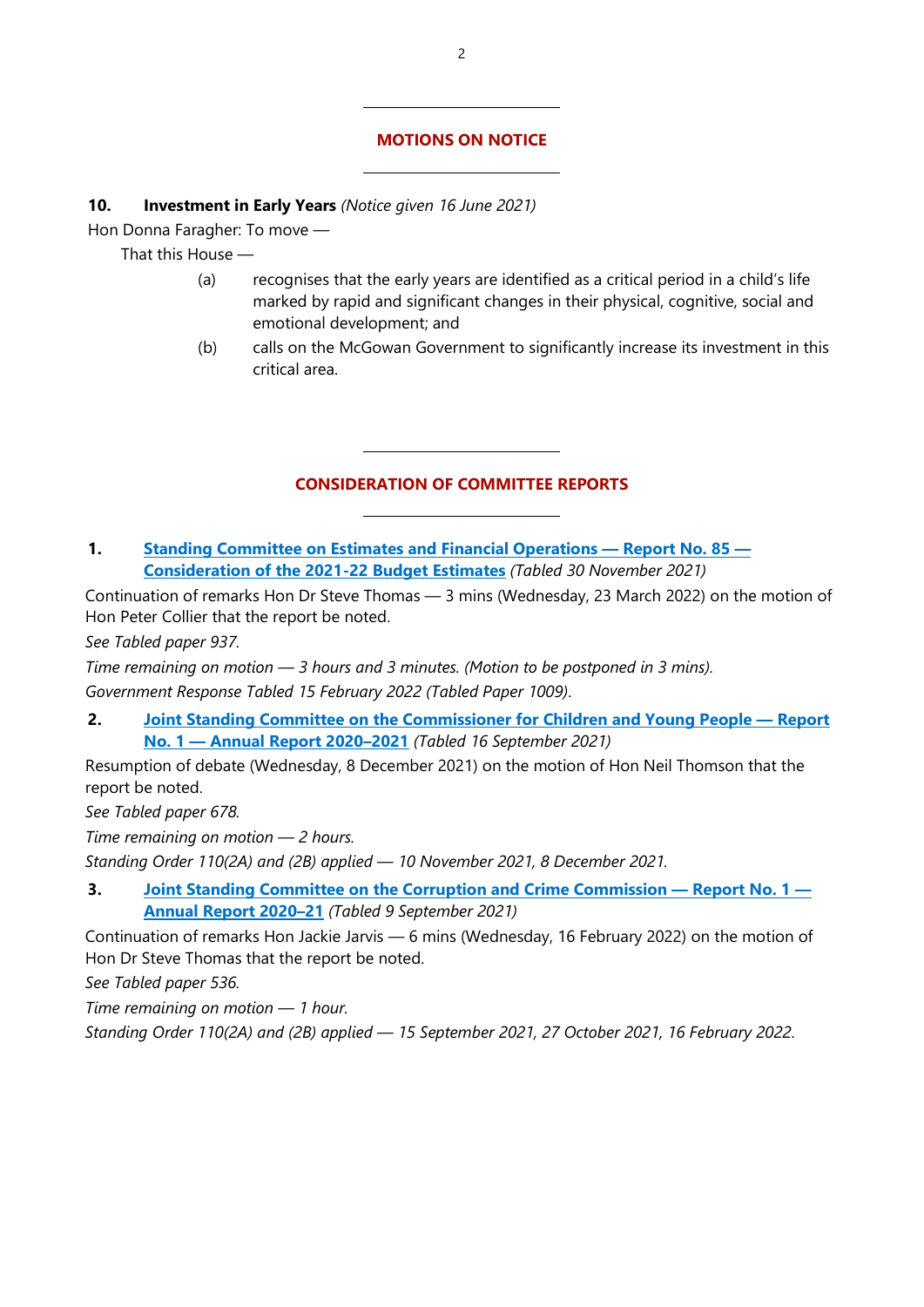**4. [Joint Standing Committee on the Corruption and Crime](https://www.parliament.wa.gov.au/Parliament/commit.nsf/(Report+Lookup+by+Com+ID)/FDA26B0C31AFEC394825874A00166C49/$file/Report%202%20-%20If%20not%20the%20CCC%20...%20then%20where_%20Final%20document.pdf) Commission — Report No. 2 — If [not the CCC … then where? An examination of the Corruption and Crime Commission's](https://www.parliament.wa.gov.au/Parliament/commit.nsf/(Report+Lookup+by+Com+ID)/FDA26B0C31AFEC394825874A00166C49/$file/Report%202%20-%20If%20not%20the%20CCC%20...%20then%20where_%20Final%20document.pdf)  [oversight of excessive use of force allegations against members of the WA Police Force](https://www.parliament.wa.gov.au/Parliament/commit.nsf/(Report+Lookup+by+Com+ID)/FDA26B0C31AFEC394825874A00166C49/$file/Report%202%20-%20If%20not%20the%20CCC%20...%20then%20where_%20Final%20document.pdf)** *(Tabled 9 September 2021)*

Continuation of remarks Hon Nick Goiran — 4 min (Wednesday, 23 February 2022) on the motion of Hon Dr Steve Thomas that the report be noted.

*See Tabled paper 537.*

*Time remaining on motion — 1 hour.*

*Standing Order 110(2A) and (2B) applied — 13 October 2021, 17 November 2021, 23 February 2022. Government Response Tabled 30 November 2021 (Tabled Paper 913)*.

**5. [Joint Standing Committee on the Corruption and Crime Commission](https://www.parliament.wa.gov.au/Parliament/commit.nsf/(Report+Lookup+by+Com+ID)/A1096F15DF205975482587F20036A00F/$file/Report%203%20-%20A%20good%20year%20the%20work%20of%20the%20Parliamentary%20Inspector%20-%20Final%20Update.pdf) — Report No. 3 — 'A [GOOD YEAR'. The work of the Parliamentary Inspector of the Corruption and Crime](https://www.parliament.wa.gov.au/Parliament/commit.nsf/(Report+Lookup+by+Com+ID)/A1096F15DF205975482587F20036A00F/$file/Report%203%20-%20A%20good%20year%20the%20work%20of%20the%20Parliamentary%20Inspector%20-%20Final%20Update.pdf)  [Commission](https://www.parliament.wa.gov.au/Parliament/commit.nsf/(Report+Lookup+by+Com+ID)/A1096F15DF205975482587F20036A00F/$file/Report%203%20-%20A%20good%20year%20the%20work%20of%20the%20Parliamentary%20Inspector%20-%20Final%20Update.pdf)** *(Tabled 24 February 2022)*

Consideration. *See Tabled paper 1085.*

**6. [Joint Standing Committee on the Commissioner for Children and Young People](https://www.parliament.wa.gov.au/Parliament/commit.nsf/(Report+Lookup+by+Com+ID)/E50F8E8D1EE3B8E24825879000284045/$file/39119405.PDF) — Report No. 2 — [Report Review 2020-21: Examination of selected reports by the Commissioner for](https://www.parliament.wa.gov.au/Parliament/commit.nsf/(Report+Lookup+by+Com+ID)/E50F8E8D1EE3B8E24825879000284045/$file/39119405.PDF)  [Children and Young People](https://www.parliament.wa.gov.au/Parliament/commit.nsf/(Report+Lookup+by+Com+ID)/E50F8E8D1EE3B8E24825879000284045/$file/39119405.PDF)** *(Tabled 18 November 2021)*

Continuation of remarks Hon Pierre Yang — 5 mins (Wednesday, 16 March 2022) on the motion of Hon Jackie Jarvis that the report be noted.

*See Tabled paper 895.*

*Time remaining on motion — 3 hours.*

*Standing Order 110(2A) and (2B) applied — 16 March 2022.*

**7. [Joint Standing Committee on the Commissioner for Children and Young People](https://www.parliament.wa.gov.au/Parliament/commit.nsf/(Report+Lookup+by+Com+ID)/9880D7454F4CE9374825879000285D0F/$file/39902060.pdf) — Report No. 3 — [The merits of appointing a commissioner for Aboriginal children and young](https://www.parliament.wa.gov.au/Parliament/commit.nsf/(Report+Lookup+by+Com+ID)/9880D7454F4CE9374825879000285D0F/$file/39902060.pdf)  [people](https://www.parliament.wa.gov.au/Parliament/commit.nsf/(Report+Lookup+by+Com+ID)/9880D7454F4CE9374825879000285D0F/$file/39902060.pdf)** *(Tabled 18 November 2021)*

Continuation of remarks Hon Jackie Jarvis — 5 mins (Wednesday, 23 March 2022) on the motion of Hon Neil Thomson that the report be noted.

*See Tabled paper 896.*

*Time remaining on motion — 3 hours.*

*Standing Order 110(2A) and (2B) applied — 23 March 2022.*

*Government Response Tabled 16 March 2022 (Tabled Paper 1133)*.

**8. [Joint Standing Committee on the Corruption and Crime Commission](https://www.parliament.wa.gov.au/Parliament/commit.nsf/(Report+Lookup+by+Com+ID)/ED9D3F6485BC23034825880E00285532/$file/Report%204%20-%20The%20definition%20of%20) — Report No. 4 — [The definition of 'public officer' in the Corruption, Crime and Misconduct Act 2003](https://www.parliament.wa.gov.au/Parliament/commit.nsf/(Report+Lookup+by+Com+ID)/ED9D3F6485BC23034825880E00285532/$file/Report%204%20-%20The%20definition%20of%20)** *(Tabled 24 March 2022)*

Consideration. *See Tabled paper 1175.*

**9. [Joint Standing Committee on the Corruption and Crime Commission](https://www.parliament.wa.gov.au/Parliament/commit.nsf/(Report+Lookup+by+Com+ID)/9EAD3D6C0B2838F04825880E00289F11/$file/Report%205%20-%20Police%20power%20of%20arrest%20-%20Parliamentary%20Inspector) — Report No. 5 — Police power of arrest — [Parliamentary Inspector's report](https://www.parliament.wa.gov.au/Parliament/commit.nsf/(Report+Lookup+by+Com+ID)/9EAD3D6C0B2838F04825880E00289F11/$file/Report%205%20-%20Police%20power%20of%20arrest%20-%20Parliamentary%20Inspector)** *(Tabled 24 March 2022)*

Consideration. *See Tabled paper 1176.*

**10. [Joint Standing Committee on the Corruption and Crime Commission](https://www.parliament.wa.gov.au/Parliament/commit.nsf/(Report+Lookup+by+Com+ID)/D37971919A2CDBB14825880E00281ED3/$file/Report%206%20-%20The%20CCC) — Report No. 6 — [The Corruption and Crime Commission's unexplained wealth function](https://www.parliament.wa.gov.au/Parliament/commit.nsf/(Report+Lookup+by+Com+ID)/D37971919A2CDBB14825880E00281ED3/$file/Report%206%20-%20The%20CCC) — The review by [the Honourable Peter Martino](https://www.parliament.wa.gov.au/Parliament/commit.nsf/(Report+Lookup+by+Com+ID)/D37971919A2CDBB14825880E00281ED3/$file/Report%206%20-%20The%20CCC)** *(Tabled 24 March 2022)*

Consideration. *See Tabled paper 1177.*

**11. [Standing Committee on Environment and Public Affairs](https://www.parliament.wa.gov.au/Parliament/commit.nsf/(Report+Lookup+by+Com+ID)/EDCAB3750928D63A4825880F00124DCF/$file/ev.pet21.220324.rpf.058.xx.pdf) — Report No. 58 — Overview of [Petitions \(2 June 2021 to 2 December 2021\)](https://www.parliament.wa.gov.au/Parliament/commit.nsf/(Report+Lookup+by+Com+ID)/EDCAB3750928D63A4825880F00124DCF/$file/ev.pet21.220324.rpf.058.xx.pdf)** *(Tabled 24 March 2022)*

Consideration. *See Tabled paper 1178.*